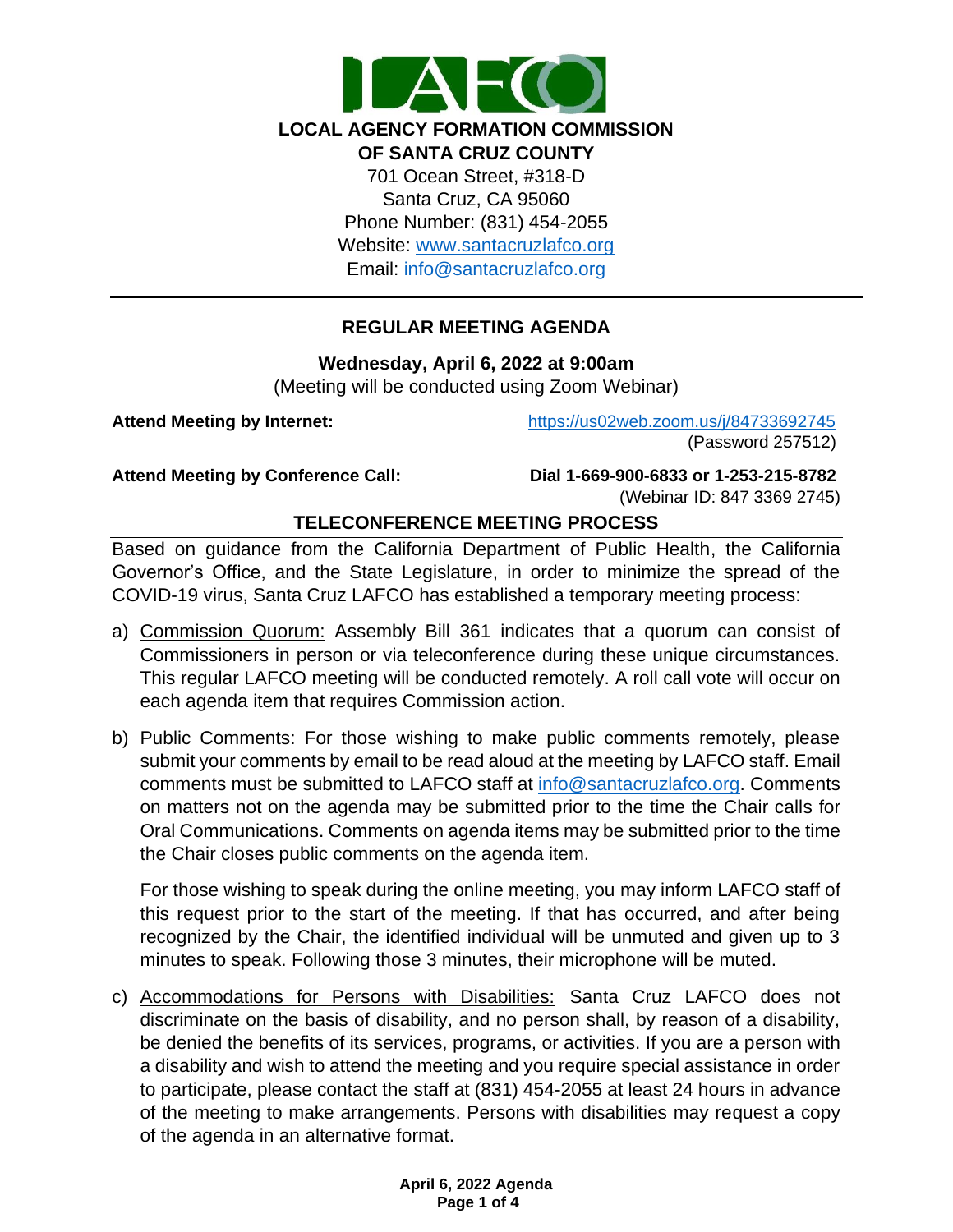# **1. ROLL CALL**

## **2. EXECUTIVE OFFICER'S MESSAGE**

The Executive Officer may make brief announcements in the form of a written report or verbal update, and may not require Commission action.

#### **a. Virtual Meeting Process**

The Commission will receive an update on the ongoing remote meeting process.

Recommended Action: No action required; Informational item only.

#### **3. [ADOPTION OF MINUTES](https://www.santacruzlafco.org/wp-content/uploads/2022/03/3.0-Draft-Minutes-Mar-2-Meeting.pdf)**

The Commission will consider approving the minutes from the March 2, 2022 Regular LAFCO Meeting.

Recommended Action: Approve the minutes as presented with any desired changes.

#### **4. ORAL COMMUNICATIONS**

This is an opportunity for members of the public to address the Commission on items not on the agenda, provided that the subject matter is within the jurisdiction of the Commission and that no action may be taken on an off-agenda item(s) unless authorized by law.

#### **5. PUBLIC HEARINGS**

Public hearing items require expanded public notification per provisions in State law, directives of the Commission, or are those voluntarily placed by the Executive Officer to facilitate broader discussion.

#### **a. [Draft Budget for Fiscal Year 2022-23](https://www.santacruzlafco.org/wp-content/uploads/2022/03/5a.0-Draft-Budget-Staff-Report_Hyperlinked.pdf)**

The Commission will consider the adoption of a draft budget for the upcoming year.

Recommended Action: Approve the draft resolution (No. 2022-04) approving the draft budget for Fiscal Year 2022-23.

## **6. OTHER BUSINESS**

Other business items involve administrative, budgetary, legislative, or personnel matters and may or may not be subject to public hearings.

#### **a. [Continuation of Remote Meetings](https://www.santacruzlafco.org/wp-content/uploads/2022/03/6a.0-AB-361-Update-Staff-Report_Hyperlinked.pdf)**

The Commission will consider ratifying a resolution to permit the continuation of remote meetings under AB 361.

Recommended Action:

- 1) Ratify the existing resolution (No. 2021-19) approving the continuation of remote meetings under AB 361; or
- 2) Direct staff to conduct an in-person meeting for the next regularly scheduled LAFCO Meeting (May 4, 2022).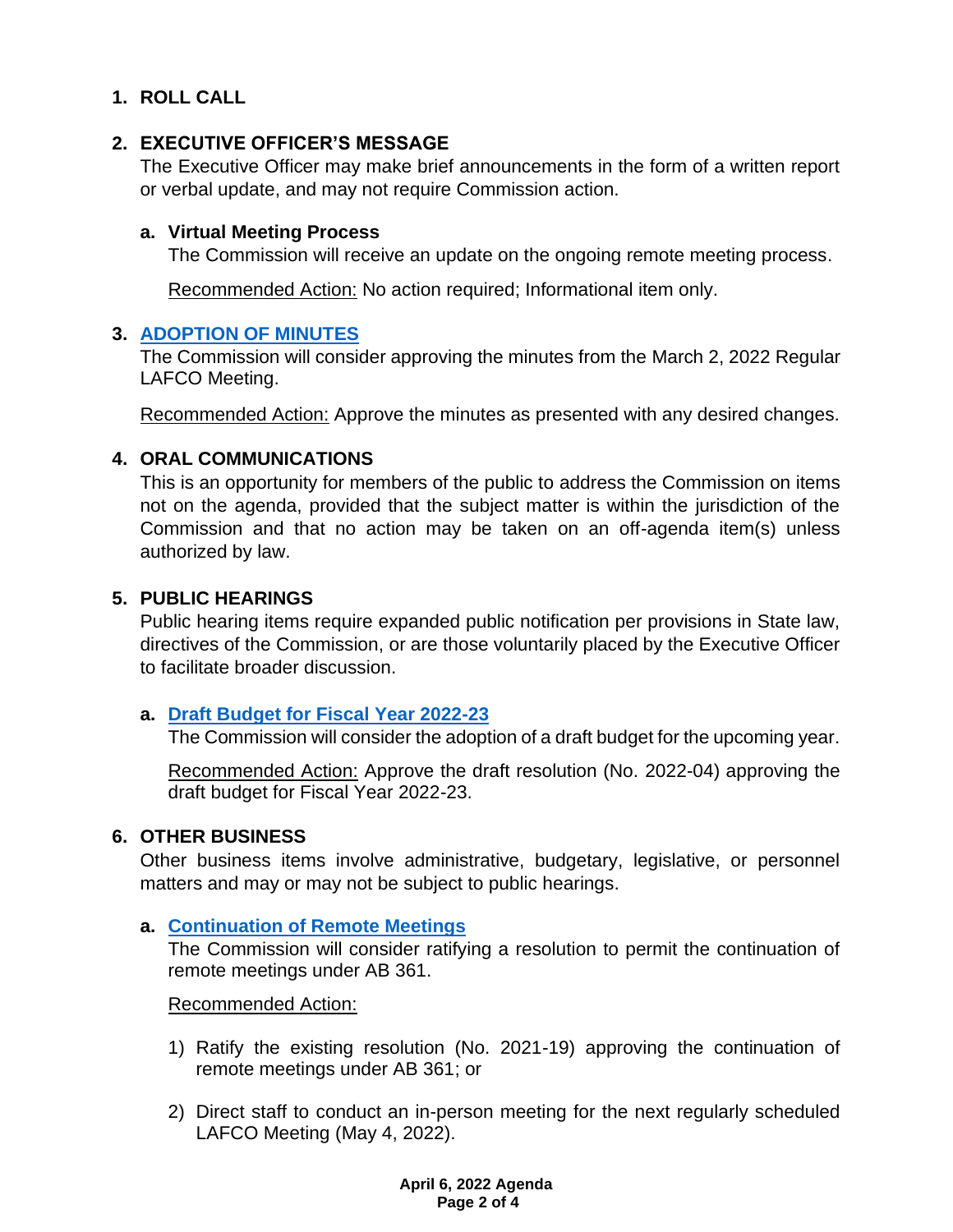# **b. ["Opal Cliffs Recreation District Reorganization"](https://www.santacruzlafco.org/wp-content/uploads/2022/03/6b.0-Protest-Results-Staff-Report_Hyperlinked.pdf) – Protest Results**

The Commission will consider certifying the results of the protest proceeding held during March 11 to March 31.

Recommended Action: Adopt the draft minutes from the March 31, 2022 Protest Hearing and the draft resolution (No. 2022-05) certifying the protest period results.

## **c. [Legislative Update](https://www.santacruzlafco.org/wp-content/uploads/2022/03/6c.0-Leg-Update-Staff-Report_Hyperlinked.pdf)**

The Commission will receive an update on LAFCO-related legislation.

Recommended Action: Take a "Support" position on AB 2957, SB 938, and SB 969 and direct the Executive Officer to submit a letter to each of the bills' authors declaring the Commission's position.

## **d. [List of Extraterritorial Service Agreements –](https://www.santacruzlafco.org/wp-content/uploads/2022/03/6d.0-ESA-List-Staff-Report_Hyperlinked.pdf) Status Update**

The Commission will receive a status update on the requested annexation plans from the local agencies that currently have extraterritorial service agreements.

Recommended Action: No action required; Informational item only.

## **e. [Branciforte Fire Protection District –](https://www.santacruzlafco.org/wp-content/uploads/2022/03/6e.0-BFPD-Update-Staff-Report_Hyperlinked.pdf) Status Update**

The Commission will receive a status update on the potential reorganization involving the Branciforte and Scotts Valley Fire Protection Districts.

Recommended Action: No action required; Informational item only.

# **7. WRITTEN CORRESPONDENCE**

LAFCO staff receives written correspondence and other materials on occasion that may or may not be related to a specific agenda item. Any correspondence presented to the Commission will also be made available to the general public. Any written correspondence distributed to the Commission less than 72 hours prior to the meeting will be made available for inspection at the hearing and posted on LAFCO's website.

## **8. PRESS ARTICLES**

LAFCO staff monitors newspapers, publications, and other media outlets for any news affecting local cities, districts, and communities in Santa Cruz County. Articles are presented to the Commission on a periodic basis.

## **a. [Press Articles during the Months](https://www.santacruzlafco.org/wp-content/uploads/2022/03/8a.0-Press-Articles-Staff-Report_Hyperlinked.pdf) of February and March**

The Commission will receive an update on recent LAFCO-related news occurring around the county and throughout California.

Recommended Action: No action required; Informational item only.

## **9. COMMISSIONERS' BUSINESS**

This is an opportunity for Commissioners to comment briefly on issues not listed on the agenda, provided that the subject matter is within the jurisdiction of the Commission. No discussion or action may occur or be taken, except to place the item on a future agenda if approved by Commission majority. The public may address the Commission on these informational matters.